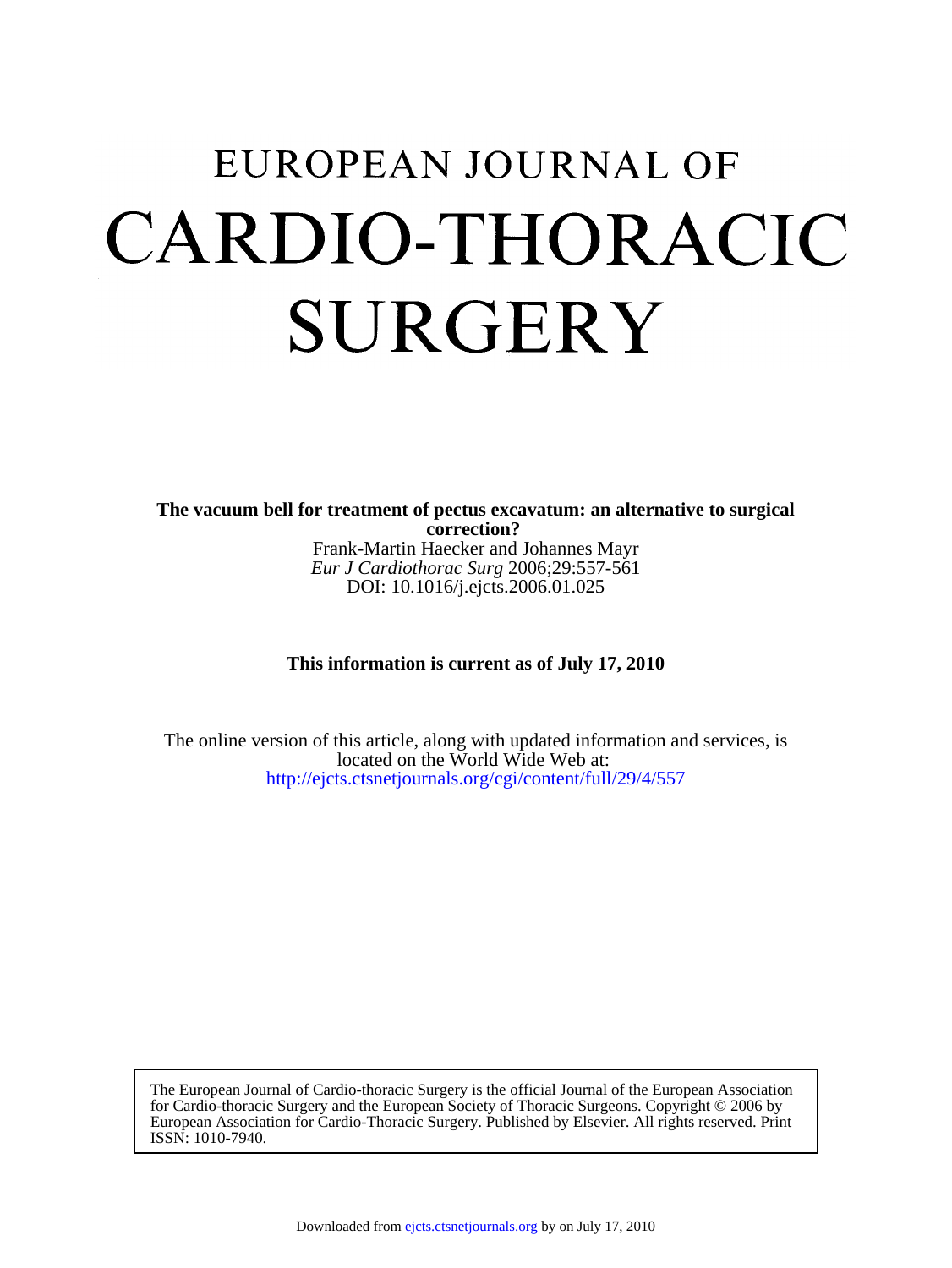

European Journal of Cardio-thoracic Surgery 29 (2006) 557—561

EUROPEAN IOURNAL OF CARDIO-THORACIC **SURGERY** 

www.elsevier.com/locate/ejcts

# The vacuum bell for treatment of pectus excavatum: an alternative to surgical correction?

Frank-Martin Haecker\*, Johannes Mayr

Department of Pediatric Surgery, University Children's Hospital, P.O. Box, CH 4005 Basel, Switzerland

Received 30 August 2005; received in revised form 3 January 2006; accepted 10 January 2006; Available online 13 February 2006

#### Abstract

Objective: Pectus excavatum (PE) is the most common chest wall malformation and one of the most frequent major congenital anomalies. The surgical repair of PE in childhood is a well-established procedure. Previously used operative techniques to correct PE were largely based on the Ravitch technique. Today, the minimally invasive repair (MIRPE) by Nuss is well established. Conservative treatment with the vacuum bell to elevate the funnel in patients with PE represents a potential alternative. Methods: A suction cup is used to create a vacuum at the anterior chest wall. A patient-activated hand pump is used to reduce the pressure up to 15% below atmospheric pressure. Three different sizes of vacuum bell exist which are selected according to the individual patients age. When creating the vacuum, the lift of the sternum is obvious and remains for a different time period. The device should be used for a minimum of 30 min (2 per day), and may be used up to a maximum of several hours daily. Presently, a 12—15-month course of treatment is recommended. In addition, the device was used intraoperatively during the MIRPE procedure to enlarge the retrosternal space to ensure safer passage of the introducer in a few patients. Results: Thirty-four patients (31 males, 3 females), aged 6—52 years (median 17.8 years) used the vacuum bell for 1 to maximum 18 months (median 10.4 months). Follow-up included photography and clinical examination every 3 months. Computed tomographic scans showed that the device lifted the sternum and ribs immediately. In addition, this was confirmed thoracoscopically during the MIRPE procedure. After 3 months, an elevation of more than 1.5 cm was documented in 27 patients (79%). After 12 months, the sternum was lifted to a normal level in five patients (14.7%). Relevant side effects were not noted. Conclusions: The vacuum bell has proved to be an alternative therapeutic option in selected patients with PE. The initial results proved to be dramatic, but long-term results are so far lacking, and further evaluation and follow-up studies are necessary. In addition, the method may assist the surgeon during the MIRPE procedure.

 $\odot$  2006 Elsevier B.V. All rights reserved.

Keywords: Pectus excavatum; Conservative treatment; Vacuum bell

#### 1. Introduction

Pectus excavatum (PE) is the most common chest wall malformation and one of the most frequent major congenital anomalies, occurring in approximately 1 in every 300 births [\[1\]](#page-4-0). The defect is noticeable at birth in more than 85% of infants, whereas a later onset is observed in patients with Marfan syndrome. Until 10 years ago, operations to correct PE deformities were largely based on the technique described by Ravitch [\[2\]](#page-4-0). In 1998, the technique of minimally invasive repair of PE (MIRPE) was first described by Nuss et al. [\[3\]](#page-5-0) to avoid several operative features of the modified Ravitch repair procedure. By inserting a convex steel bar under the sternum through a small lateral thoracic incision without rib incision or resection, it was possible to correct even a severe degree of PE in prepubertal patients. This procedure avoids features of the Ravitch technique such as anterior chest

incision, resection of costal cartilages and sternal osteotomy. The shorter operating time, smaller incisions and considerably less dissection has made the MIRPE procedure very appealing both to surgeons and patients, thereby resulting in a large increase of the number of patients requesting operative treatment, and consequently in an increase of the number of PE repairs. However, with the widespread use of the MIRPE procedure, the character and number of complications has increased [\[4—7\]](#page-5-0). Additionally, in many cases of PE, the degree of pectus deformity does not immediately warrant surgery, yet patients may benefit from some type of nonsurgical treatment. Other patients are reluctant to undergo surgery because of the pain associated with postoperative recovery and the risk of imperfect results. Due to these facts, the introduction of the vacuum bell for conservative treatment of PE has made this alternative therapy a focus of interest of patients.

The procedure of applying a vacuum to elevate the sternum was first used more than 100 years ago [\[8\].](#page-5-0) Despite the risks and unsatisfactory results after operative therapy for some patients, there has been little progress in the

<sup>\*</sup> Corresponding author. Tel.: +41 61 6855239; fax: +41 61 6855011. E-mail address: frankmartin.haecker@ukbb.ch (F.-M. Haecker).

<sup>1010-7940/\$ -</sup> see front matter  $\odot$  2006 Elsevier B.V. All rights reserved. doi:10.1016/j.ejcts.2006.01.025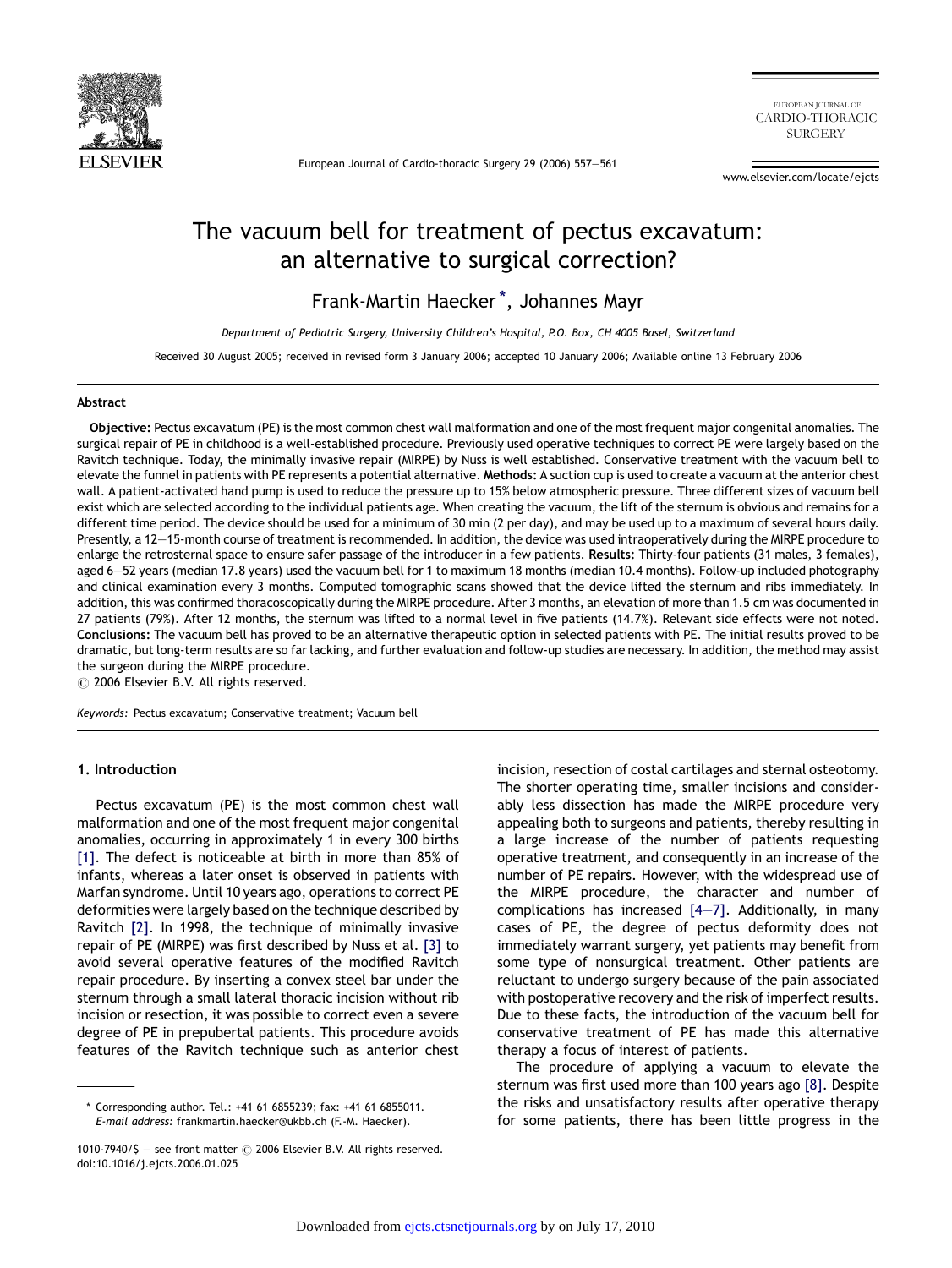therapeutic use of the vacuum therapy during the last few decades. In the meantime, materials have improved and the vacuum devices can now exert strong forces. We report our preliminary experience using such a vacuum bell for conservative treatment of PE.

#### 2. The vacuum bell

A suction cup is used to create a vacuum at the chest wall. A vacuum up to 15% below atmospheric pressure is created by the patient using a hand pump (Fig. 1). Three different sizes (16 cm, 19 cm and 26 cm in diameter) exist allowing selection according to the individual patients age. The development of a specific fitted model suitable for women is in progress. Pilot studies performed by Bahr and Schier in Jena, Germany [\(http://www.trichterbrust.de](http://www.trichterbrust.de/)) showed that the device lifted the sternum and ribs immediately (Fig. 2). In addition, this was confirmed thoracoscopically during the MIRPE procedure. According to the user instructions and our experience, the vacuum bell should be used for a minimum of 30 min, twice per day, and may be used up to a maximum of several hours daily.

Complications and relevant side effects include subcutaneous haematoma, petechial bleeding, dorsalgia and transient paresthesia of the upper extremities during the application as well as rib fractures in rare cases. Contraindications of the method comprise skeletal disorders such as osteogenesis imperfecta and Glisson's disease, vasculopathies (e.g. Marfan's syndrome, abdominal aneurysm), coagulopathies and cardiac disorders. To exclude these disorders, a standardised evaluation protocol was routinely performed before beginning the therapy.

#### 3. Patients and methods

Thirty-four patients (31 males, 3 females), aged from 6 to 52 years (median 17.8 years, [Fig. 3\)](#page-3-0) were treated with the



Fig. 1. Application of the vacuum bell (23-year-old patient).

vacuum bell for 1 to a maximum of 18 months (median 10.4 months). For further evaluation, patients were divided into two groups. Group 1 included 23 paediatric patients aged  $\leq$ 18 years. Group 2 comprised 11 adult patients aged from 19 to 52 years ([Fig. 3](#page-3-0)). Standardised evaluation before starting the procedure included 3D computerised tomography (CT) scan, pulmonary function tests, cardiac evaluation with electrocardiogram and echocardiography and photo documentation. In addition, the depth of PE was measured. Patients underwent follow-up at 3—6 monthly intervals including photography and clinical examination.



Fig. 2. CT-scan before and after 2 min of vacuum (Bahr, [http://www.trichterbrust.de\)](http://www.trichterbrust.de/).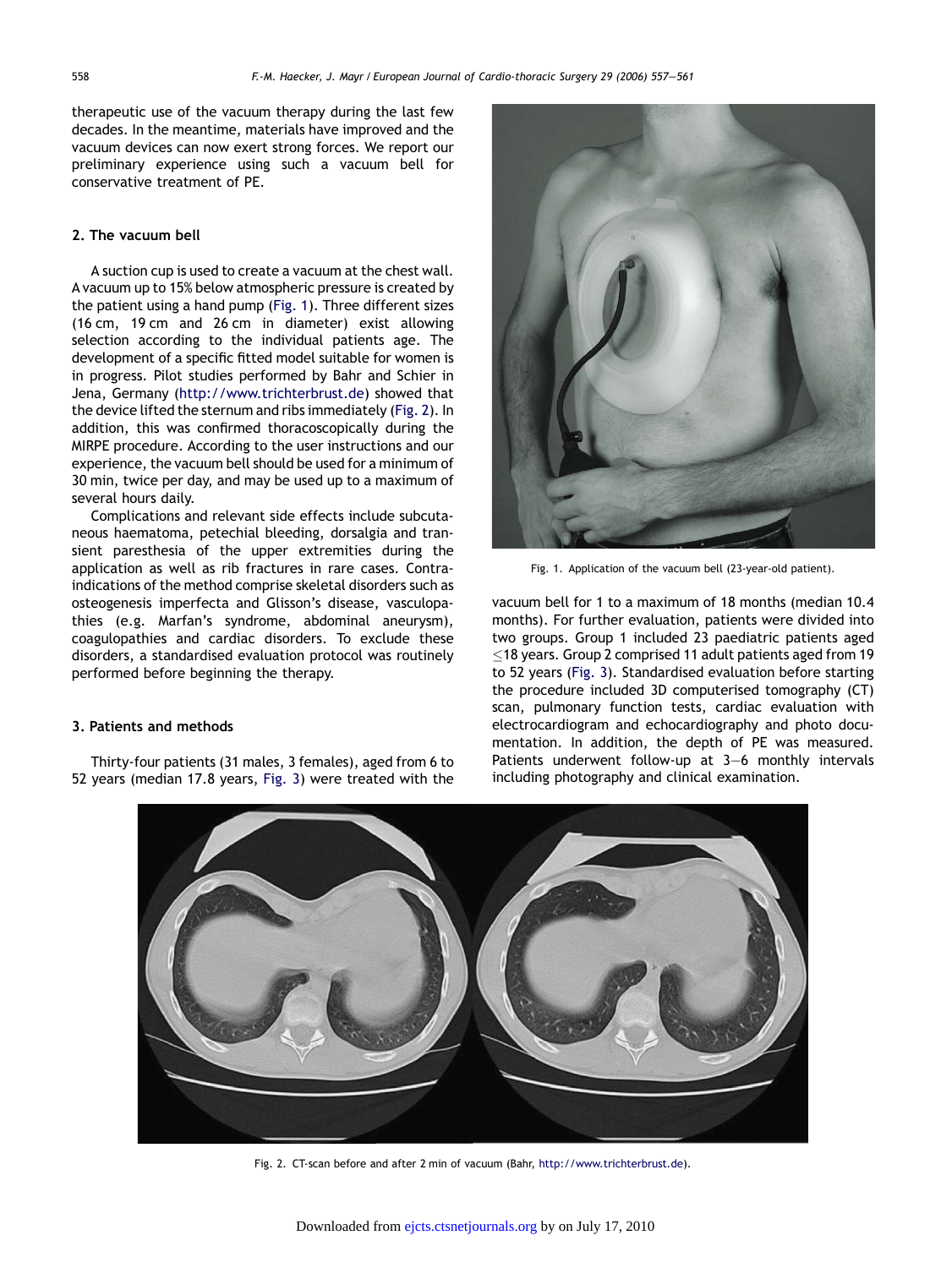<span id="page-3-0"></span>

Fig. 3. Age distribution.

The first application of the vacuum bell occurred under supervision of the attending doctor. The length of time of daily application of the vacuum bell varied widely between patients. Patients were told to follow the user instructions applying the device twice daily for 30 min each. In fact, the duration and frequency of daily application depends on the patients individual decision and motivation. One patient, a 52-year-old businessman, used the vacuum bell 4—6 h daily during office hours. Two adolescent boys applied the device every night for 7—8 h. A 21-year-old male patient, who underwent PE repair by the Ravitch procedure 6 years ago, was dissatisfied with the postoperative result and recently started treatment with the vacuum bell. In addition to the daily application of the device, all patients were recommended to carry on undertaking physiotherapy as well as sports, e.g. swimming. Physical fitness, especially chest fitness with well developed pectoralis major muscle did not hinder the correction in anyone of our patients.

#### 4. Results

During the first 1—5 applications, all patients experienced moderate pain in the sternum and reported a feeling of uncomfortable pressure within the chest. Adolescent and older patients developed moderate subcutaneous haematoma, which disappeared within a few hours. Two patients reported recurrent transient paresthesia of the upper extremities during the application. But this phenomena disappeared when lower atmospheric pressure was used during application. One 45-year-old patient suffering from recurrent dorsalgia, reducing the application time, prevented the occurrence of discomfort. Analgesic medication was not necessary in any patient. In patients younger than 10 years of age, the application was supervised by the parents. In these patients, there were no relevant side effects reported.

Before starting the treatment, the depth of PE ranged from 2.5 cm to 5 cm. In all patients, the sternum and the ribs were lifted immediately after application of the device. The elevation of the sternum was more obvious in the paediatric group. However, after removal of the vacuum bell the sternum subsided faster in paediatric patients than in adults, where the elevation lasted for 30—60 min. In accordance with this observation, the elevation of the sternum was more successful within the first 6—9 months of application in group 1. In contrary, adult patients demonstrated a slower but continuous decrease of PE. In 27 patients (79%), after 3 months of treatment, a permanent elevation of more than 1.5 cm was documented. Figs. 4 and 5 demonstrate the result after 6 months and after 10 months treatment, respectively. In five patients (14.7%), the sternum was permanently lifted to a normal level after 12 months. In three patients with asymmetric PE, the depth of PE has decreased after 9 months, but the asymmetry is still visible. A 19-year-old patient with an isolated, asymmetric deformity of the upper chest wall stopped the application after 6 months due to an unsatisfactory result. At follow-up, all paediatric and adult patients except the last one were satisfied and expressed their motivation to continue the application.

#### 5. Discussion

Nowadays information on new therapeutic modalities circulates not only among surgeons and paediatricians but also rapidly among patients. In particular, patients who refused operative treatment by previously available procedures, now appear at the outpatient clinic and request to be considered for the new method. The vacuum method was used as early as 1910 by Lange [\[8\]](#page-5-0) for elevating the sternum, but has not been previously applicated in a large number of patients, and long-term results are not reported. The vacuum bell used in our patients group was developed by an engineer, who himself suffered from PE (Klobe, [http://www.trichter](http://www.trichterbrust.de/)[brust.de\)](http://www.trichterbrust.de/). Long-term evidence of persistent effects of the



Fig. 4. Six-year-old boy, before (left: depth of PE = 3.3 cm) vacuum bell therapy and after 6 months (right: depth of PE = 1.1 cm), 3 days after the last application.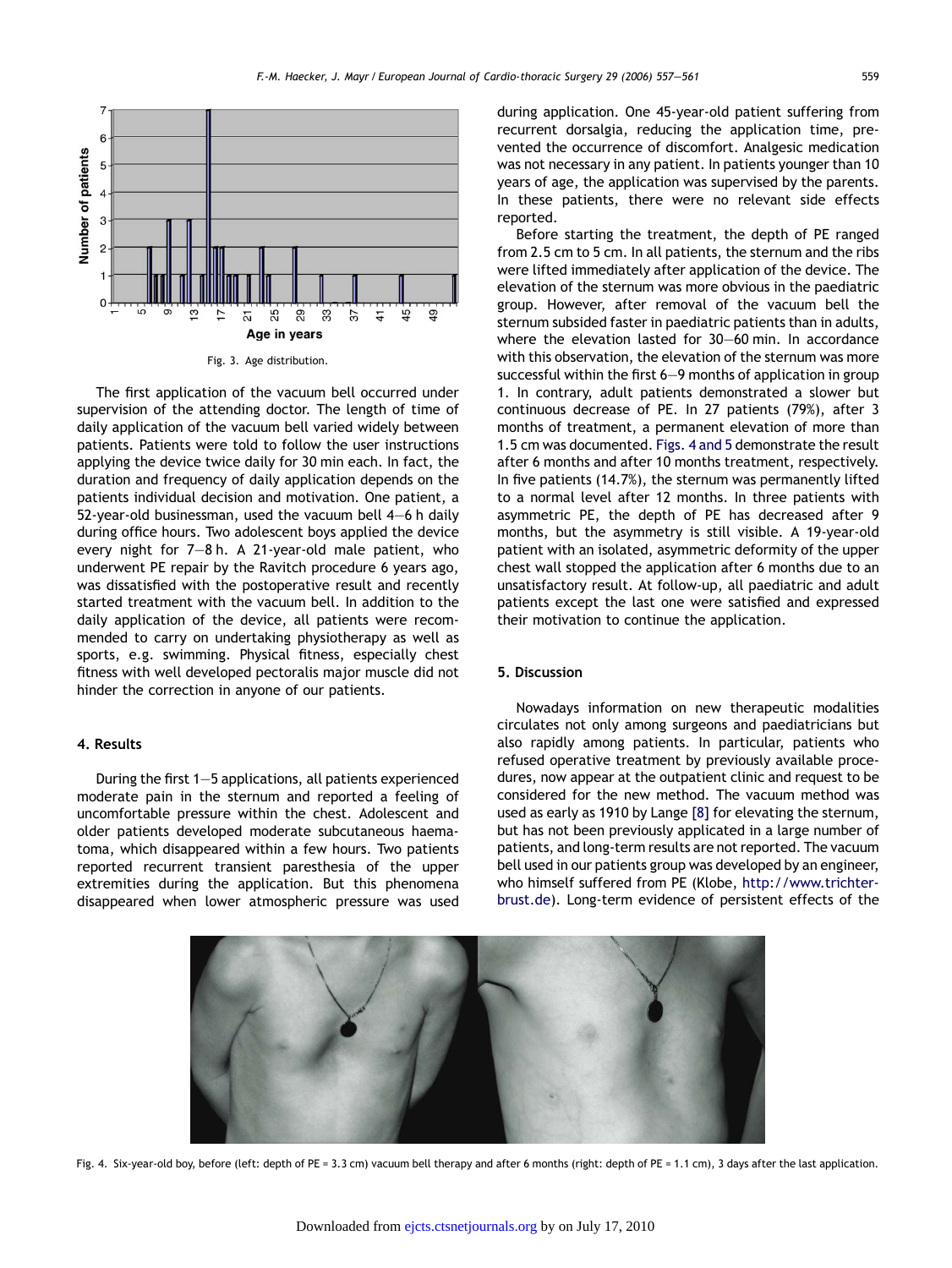<span id="page-4-0"></span>

Fig. 5. Sixteen-year-old boy, before (left: depth of PE = 4.5 cm) vacuum bell therapy and after 10 months (right: depth of PE = 2.0 cm), 1 week after the last application.

treatment modality are not yet available, since the method has only been used for a maximum of 2 years. However, initial results proved dramatic, and the acceptance and compliance of patients seem to be good. In many cases of PE, the degree of pectus deformity does not immediately warrant surgery, yet patients may benefit from some type of nonsurgical treatment. Other patients are disinclined to undergo surgery because of possible complications after surgery, because of the pain associated with postoperative recovery and the risk of imperfect results. Thus, the introduction of the vacuum bell for conservative treatment of PE has generated much interest among patients with PE, despite of the lack so far of long-term results of the method.

The success of a therapeutic procedure not only requires a good technique, but also depends on a appropriate indication. In our study, patients, who presented with symmetric and mild PE, seemed to show a more successful outcome than those with asymmetric and deep PE. The application of the vacuum bell was well tolerated by both paediatric and adult patients. All patients except one were satisfied with the use of the vacuum bell, although objectively assessed improvement of PE varied between the individuals. All our patients were recommended to carry on undertaking sports and physiotherapy, so that the accompanying improvement of body control was an important factor in outcome. The participation of patients themselves in the 'active' treatment of PE clearly increases motivation to maintain therapy. The manufacturers instructions and our treatment protocol recommended application of the device twice daily for 30 min each. However, the definitive duration and length of use was determined by the individual patient and the parents, respectively. As demonstrated in the CT-scan (Bahr, [http://www.trichterbrust.de\)](http://www.trichterbrust.de/), the force of the vacuum bell is strong enough to deform the chest within minutes.

Therefore, especially in children younger than 10 years of age the application of the vacuum bell has to be performed carefully and should be supervised by an adult.

When creating the vacuum, the elevation of the sternum is obvious and persists for a distinct period of time. Therefore, the vacuum cup may also be useful in reducing the risk of injury to the heart during the MIRPE procedure, where the riskiest step of the procedure is the advancement of the introducer between the heart and sternum. Since the manufacturer of the device has not yet a license to sterilise the vacuum bell, this additional use has to be considered as a clinical trial. In accordance with our hospital hygienist, we applied the vacuum bell during the MIRPE procedure in a few patients with good experience. In addition, the vacuum bell may be useful in a way of 'pretreatment' to surgery. Since none of the 34 patients asked for the MIRPE procedure, we could not confirm this hypothesis at the moment.

In conclusion, the vacuum bell may allow some patients with PE to avoid surgery. Especially patients with symmetric and mild PE may benefit from this procedure. However, the time of follow-up in our series is too short to confirm this with any certainty. Additionally, the intraoperative use of the vacuum bell during the MIRPE may facilitate the introduction of the pectus bar. This must be evaluated by further studies. In any case, the method seems to be a valuable adjunct therapy in the treatment of PE.

#### References

- [1] Molik KA, Engum SA, Rescorla FJ, West KW, Scherer LR, Grosfeld JL. Pectus excavatum repair: experience with standard and minimal invasive techniques. J Pediatr Surg 2001;36:324—8.
- [2] Ravitch MM. The operative treatment of pectus excavatum. Ann Surg 1949;129:429—44.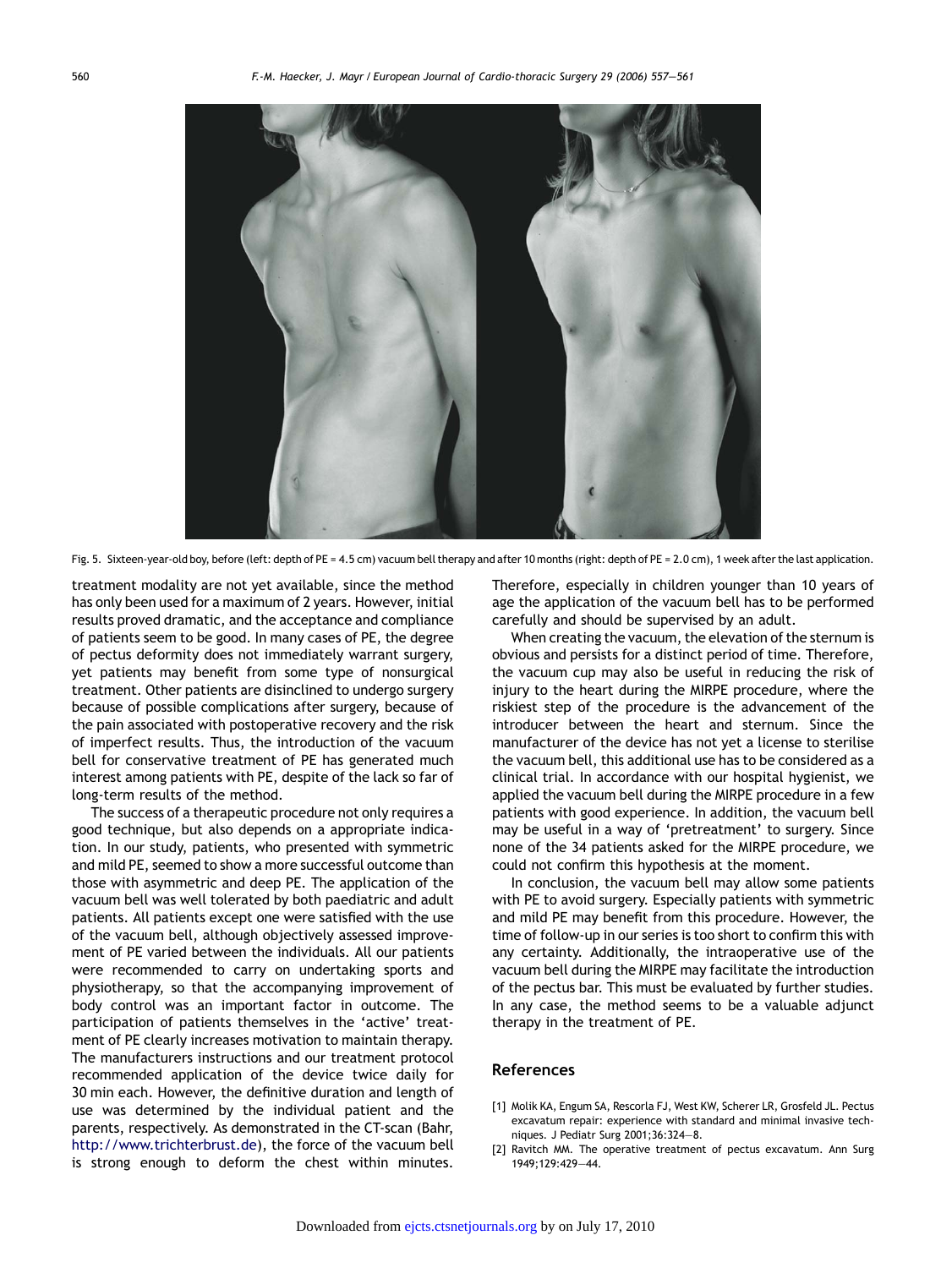- <span id="page-5-0"></span>[3] Nuss D, Kelly RE, Croitoru DP, Katz ME. A 10-year review of a minimally invasive technique for the correction of pectus excavatum. J Pediatr Surg 1998;33:545—52.
- [4] Croitoru DP, Kelly RE, Goretsky MJ, Lawson ML, Swoveland B, Nuss D. Experience and modification update for the minimally invasive Nuss technique for pectus excavatum repair in 303 patients. J Pediatr Surg 2002;37:437—45.
- [5] Haecker F-M, Bielek J, von Schweinitz D. Minimally invasive repair of pectus excavatum (MIRPE): the basel experience. Swiss Surg 2003;9:289—95.
- [6] Berberich T, Haecker F-M, Kehrer B, Erb T, Günthard J, Hammer J, Jenny P. Postcardiotomy syndrome after minimally invasive repair of pectus excavatum. J Pediatr Surg 2004;39:e1—0.
- [7] Van Renterghem KM, von Bismarck S, Bax NMA, Fleer A, Hoellwarth M. Should an infected Nuss bar be removed? J Pediatr Surg 2005;40: 670—3.
- [8] Lange F. Thoraxdeformitäten. In: Pfaundler M, Schlossmann A, editors. Handbuch der Kinderheilkunde, vol. V. Chirurgie und Orthopädie im Kindesalter. Leipzig: FCW Vogel; 1910. p. 157.